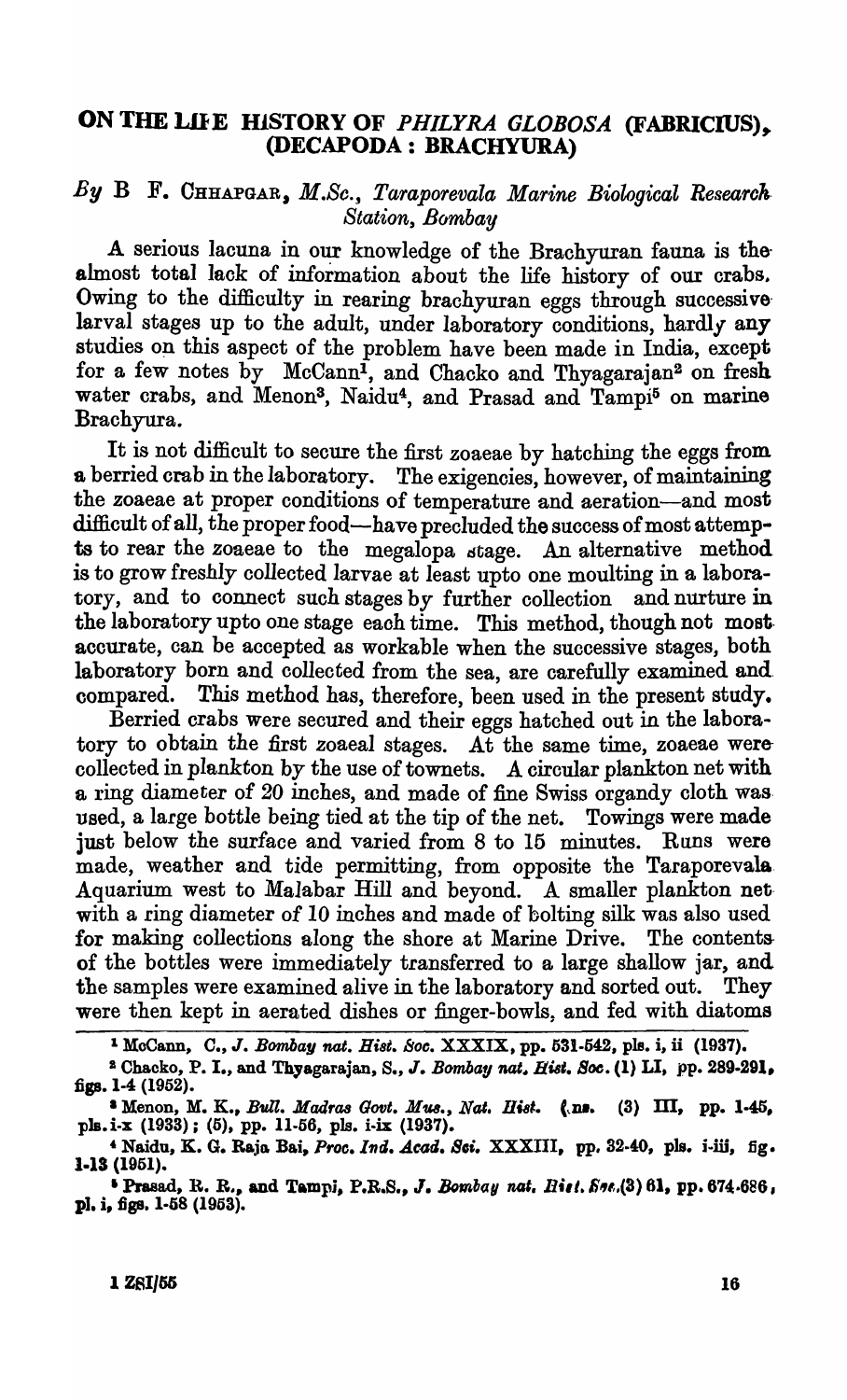and mollusc larvae. The zoaeae were examined with the aid of a binocular microsoope, in watoh glasses and cavity slides. Appendages were cut off with a pair of entomological needles No. 20 mounted on holders. This was necessary in examining the details and making eounts of the setae on the various appendages. Drawings were made with the aid of a camera lucida.

## EGGS AND EARLY DEVELOPMENT

Starting with the observation of eggs from berried crabs, the different zoaeal stages obtained in plankton were identified and connected with the following stages by the number and size of the spines on the carapace and maxillipeds and the shape of the telson.

The characteristics that distinguish the zoaeae of *Philyra globosa* ,(Fabricius), are the presence of fairly long dorsal and rostral spines, and extremely short lateral spines, together with a flat, triangular, plate-like telson.

Unlike many other crabs, there proved to be three zoaeal stages in this crab. This is rather remarkable, considering that all other orabs have either two, four, or five stages. Another peculiarity, oommon to some species of *Ebalia* also, is the presence of six setae on the maxillipeds of the third zoaeal stage, most crabs having eight. All the stages are active, in which the individuals swim about by means of the maxillipeds and on occasion propel themselves backward by jerking motions of the abdomen. The first zoaeal stages swim at the surface and towards light. The second and third zoaeal stages also swim towards light but usually remain at the bottom. The megalopa stage avoids light, creeping underneath the aerating stones kept in the bowls. They also remain at the bottom.

Berried crabs were obtained from the beginning of December up to the first week of March and the first larval stages appeared in plankton in the last week of December.

The body lengths were taken from the base of the dorsal spine to the extreme tip of the telson, using specimens which were as nearly straight as it was possible to find. All dimensions are in millimetres.

Eggs.-The berried female has its abdomen completely flexed as normally, the number of eggs being small and hidden from view. The eggs are circular, golden yellow or orange in colour, and measure 0·233 mm. Later they turn black due to the absorption of yolk and the pigmentation of the larvae inside the eggs. The later eggs are very slightly larger than the earlier ones.

 $First\space vaca\space$  (text-fig. 1,  $a\space$  to  $h\space$ ). --Measurements: Body length  $1·26$ ; ~ye width 0-5; body width 0·4; dorsal spine 0·33; rostral spine 0-26.

The carapace is rounded. The dorsal spine is slightly longer than the rostrum and is straight. There is no trace of the lateral spines. There There is no trace of the lateral spines. There is a long and narrow slit at the back where the abdomen comes out.

The antennule is an unjointed process with three aesthetes. The antenna is a rudimentary stump without any aesthetes. The mandible is heavy and bilobed. The maxillae are drawn closely up against the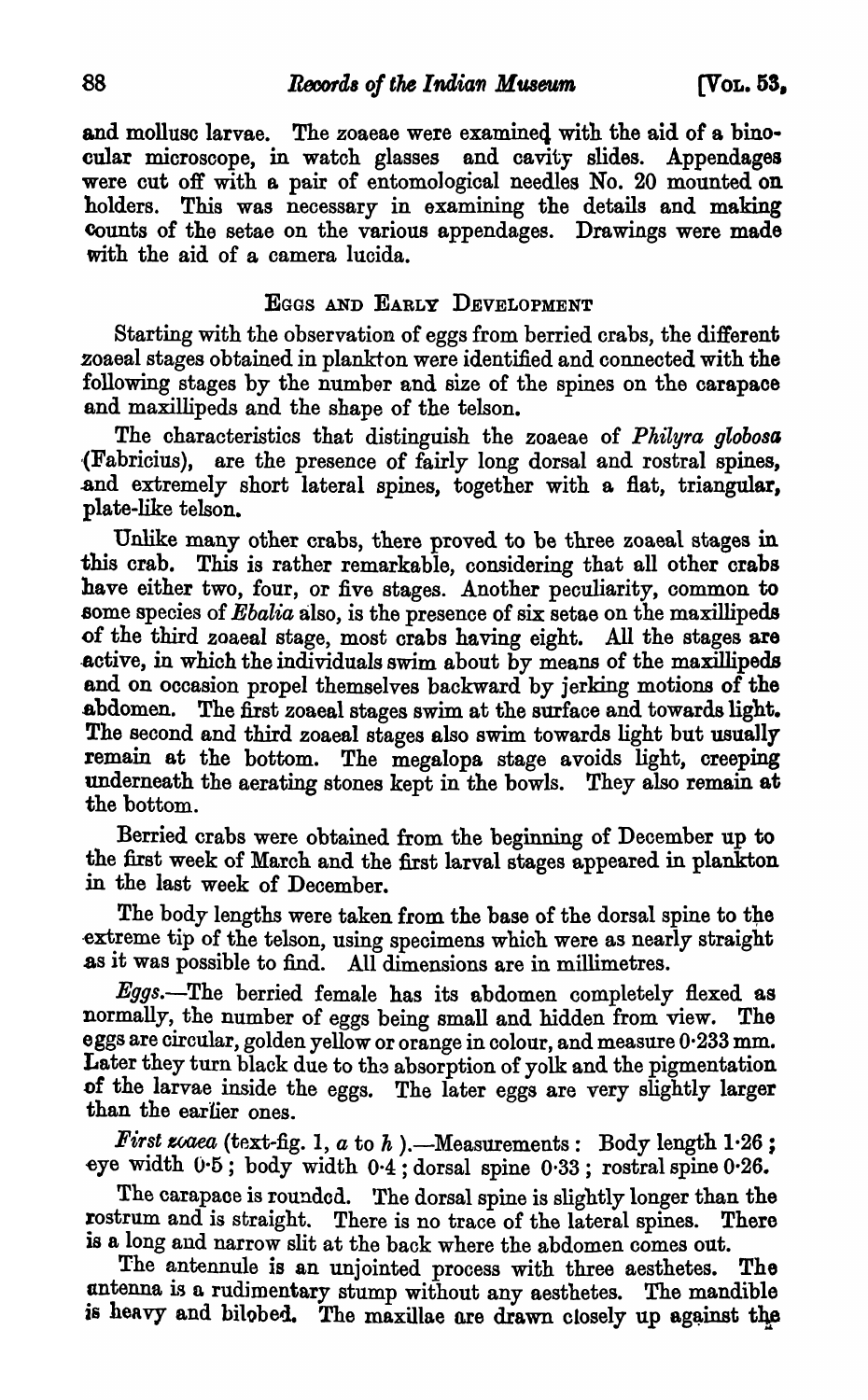body. The first maxilla consists of a short, narrow, one-jointed exopodite .bearing two setae distally and ono in the middle; and two large, broad -endites bearing six and four setae.



TEXT-FIG. *1.-Philllra globosQ,* (Fabricius). *a.* to *h.* 1st zoaea, and *i.* to *q.* 2nd zoaea.

o. Side view; *b.* Dorsa.l view; *c.* Antennole; *d.* Antenna,; *e.* Mandible: f. 1st maxilla; g. 1st maxilliped; *h. 2nd maxilliped*; *i. Side view*; *j. Dorsal view*; *k. Anten* nule; *I.* Antenna; *m*. Ist maxilla; *n*. Mandiblo; *p*. Ist maxilliped; *q. 2nd* maxilliped.

The first maxilliped consists of a short base with an exopodite of two segments bearing four long non-plumose setae, and an endopodite of five segments with four short hairs at the tip and several others along it.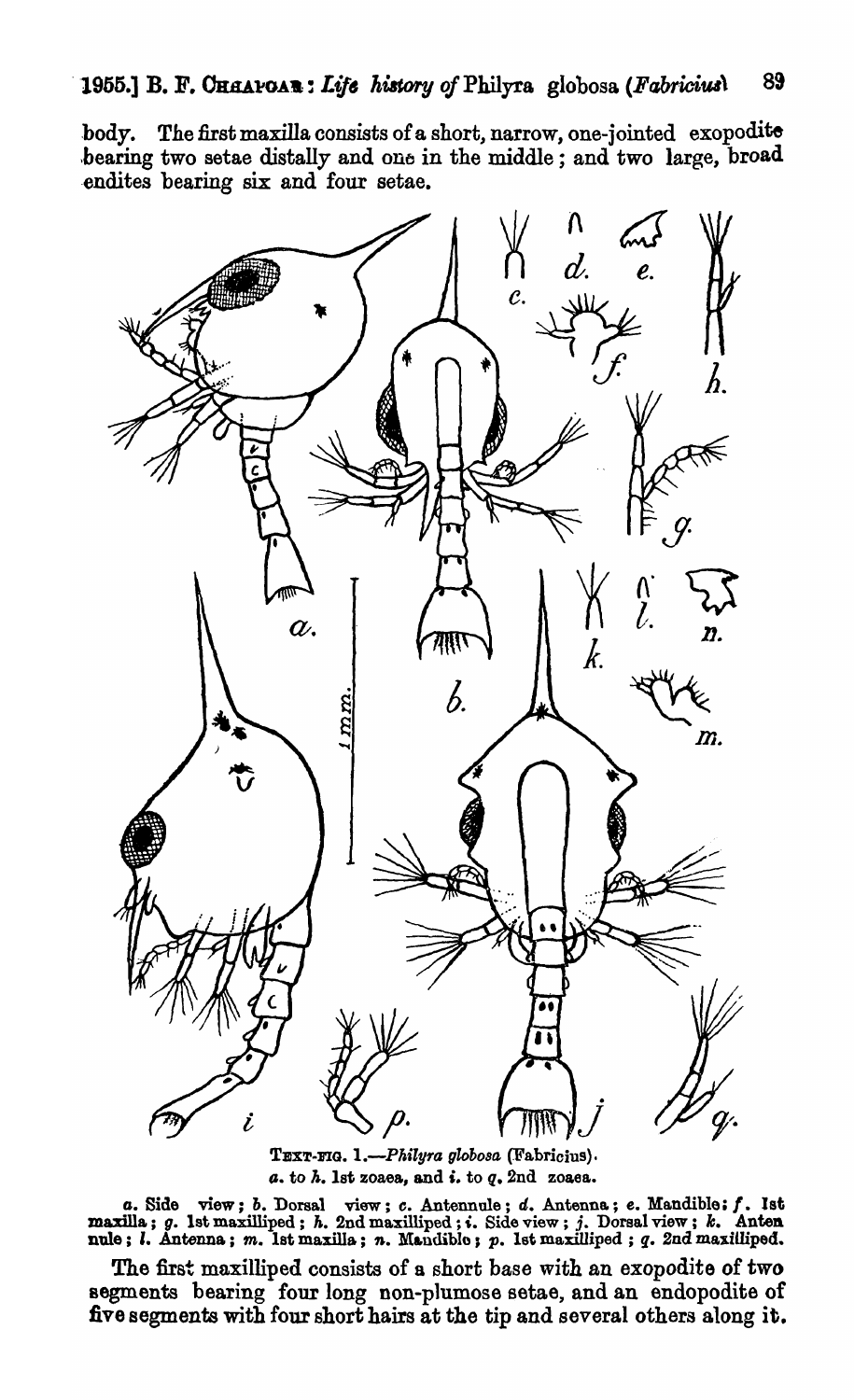The four hairs at the tip of the exopodite are constant and indicative of the first zoaes. The second maxilliped is similar to the first except that the endopodite has only one segment with two short hairs at the tip.

Rudiments of the chelipeds have appeared as buds.

The abdomen consists of five segments and a telson. It bears a pair of hook-like lateral knobs on the second segment, and a pair of rounded knobs on the third segment. There are also a pair of irregularly oval pigmented spots on the fourth and fifth segments, on the base the telson, and one below and behind the dorsal spine. These are the only colours in this zoaea, the rest of the body being colourless; the interior of the body is seen through the transparent colourless cuticle as 8 greenish or sometimes orange tinge.

The telson is in the form of a flat triangular plate, with six setae in the centre, and a lateral spine on each side. The setae are plumose in their basal half and naked distally. The fifth abdominal segment is slightly constricted where it joins the telson.

*Second zoaea* (text-fig. 1,  $i$  to  $q$ ).—Measurements: Body length  $1.53$ ; eye width 0-56 ; body width 0·60; dorsal spine 0-46 ; rostral spine 0-43.

In general there is no great change in shape or appearance from the :first zoaea except the increase in size and the fact that the lateral spines have appeared as rounded prominences. A branched chromatophore has appeared at the base of the dorsal spine. Both the maxillipeds are similar to those of the first zoaea, except that there are six hairs on the exopodites.

There is an additional pair of pigmented spots on the first abdominal segment, and the chelipeds have appeared. Buds of the pleopods can also be seen.

Third *zoaea* (text-fig. 2).-Measurements: Body length 2.0; dorsal spine 0-7 ; rostral spine 0·53.

The general shape is the same as in the preceding stages. The eyes have begun to be stalked. The walking legs appear as long but still unjointed buds. The distal sides of the first, second and third abdominal segments are prolonged in the middle. The pleopods have lengthened, but still have no definite character. The maxillae remain the same except for an increase in number of setae. The exopodites of the maxillipeds have six hairs only. A pair of hairs have appeared on the first abdominal segment.

*Megalopa* (text-fig. 3).—Measurements: Body length from tip of rostrum to the termination of the telson 1·73; eye width 0·83 ; carapace width  $1-16$ ; carapace length from end of rostrum  $1-16$ ; length of dorsal spine  $0.4$ .

Tbe megalopa in this crab differs from those of others in having extremely well-developed spines. Thus there is a huge median dorsal spine; in front of this are two shorter spines, and at the same level, two lateral spinules which are sometimes very long. In front of these are two minute lateral spinules.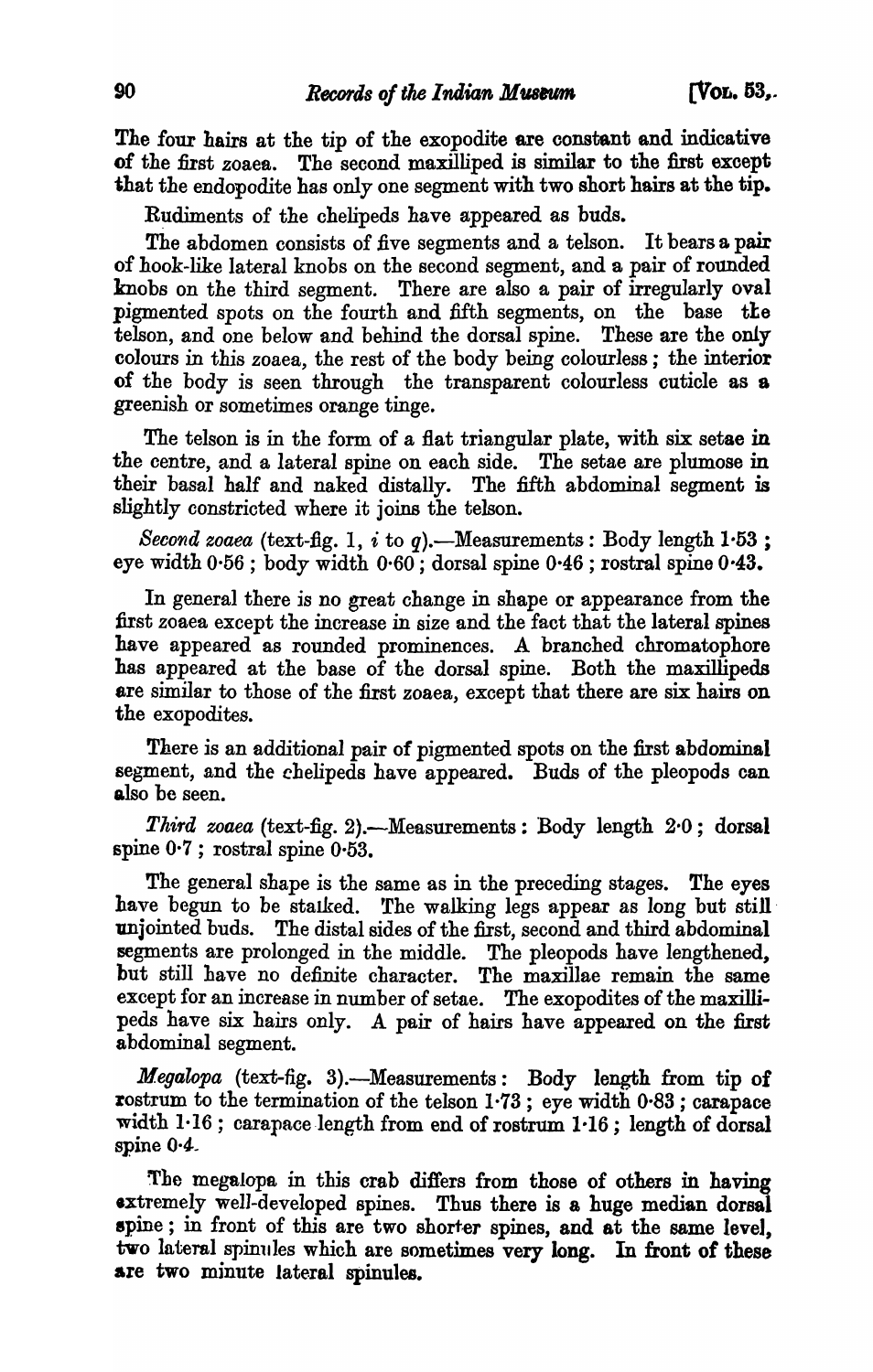The rostrum consists of three short and blunt processes.

The chelipeds and four pairs of pereiopods are well develcped. The<br>s of the last pairs of pereiopods do not bear any curled setae. The tips of the last pairs of pereiopods do not bear any curled setae. ventral cornua are extremely long.



TEXT-FIG. 2.-Philyra globosa (Fabricius) 3rd zoaea.

*a.* Side view; *b. Dorsal view; c. Antennule; d. Antenna; e. Mandible; f. lat* maxilla; g. 2nd maxilla; *h.* 1st maxilliped; i. 2nd maxilliped; j. Cheliped and legs;  $k$ . Telson.  $\blacksquare$ 

The abdomen consists of five segments and the telson. The second, third, fourth and fifth segments bear pleopods with six setae each. The telson is a rounded plate without any setae. The megalopa uses its